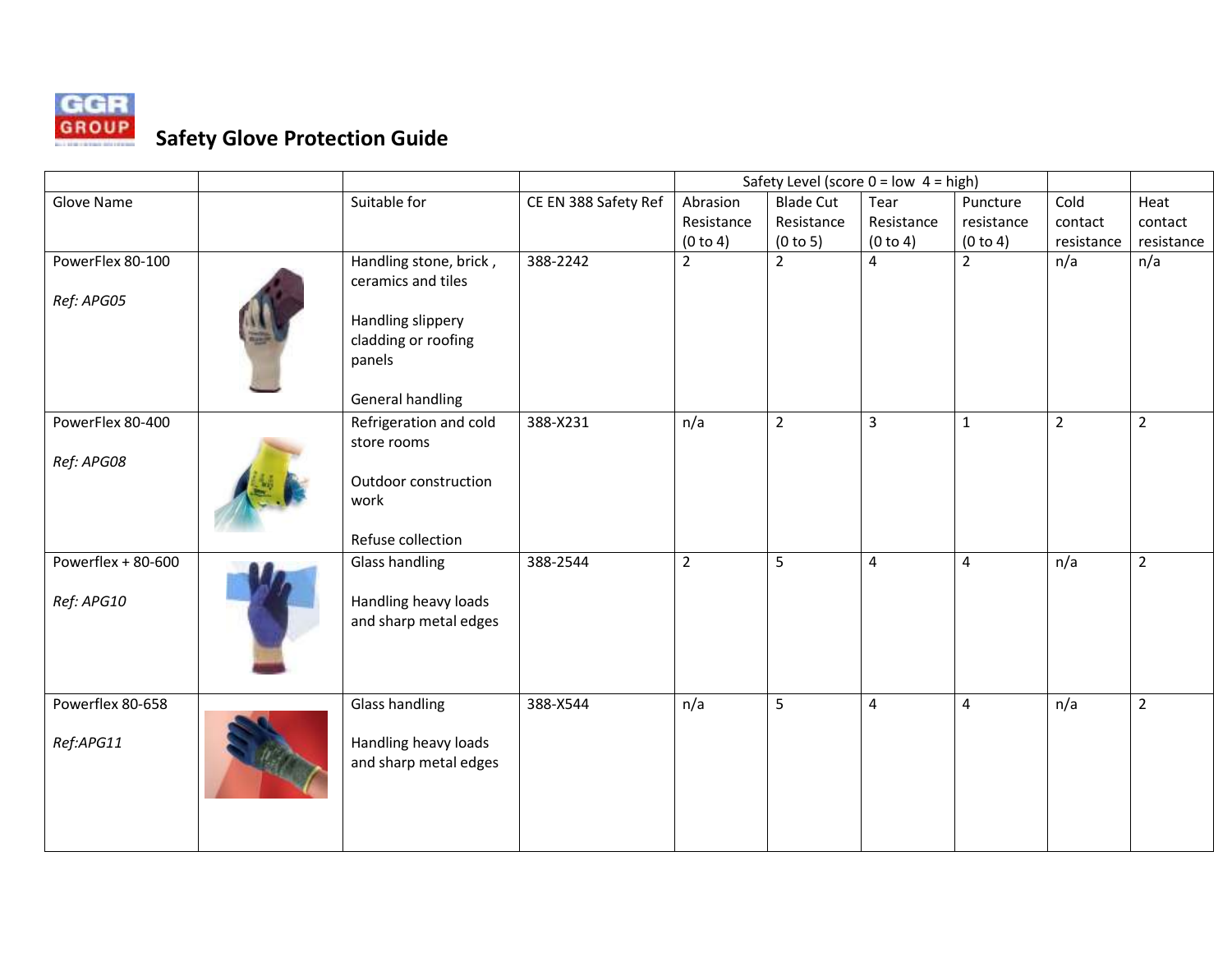|                                   |                                |                                                                                                                                |                      | Safety Level   |                  |                |                |            |                |
|-----------------------------------|--------------------------------|--------------------------------------------------------------------------------------------------------------------------------|----------------------|----------------|------------------|----------------|----------------|------------|----------------|
| Glove Name                        |                                | Suitable for                                                                                                                   | CE EN 388 Safety Ref | Abrasion       | <b>Blade Cut</b> | Tear           | Puncture       | Cold       | Heat           |
|                                   |                                |                                                                                                                                |                      | Resistance     | Resistance       | Resistance     | resistance     | contact    | contact        |
|                                   |                                |                                                                                                                                |                      | (0 to 4)       | (0 to 5)         | (0 to 4)       | (0 to 4)       | resistance | resistance     |
| Grab it Safe 28-310<br>Ref: APG25 |                                | Glass handling and<br>fixing<br>Handling sharp edged<br>plastic including<br>cladding panels<br>Handling tiles and<br>ceramics | 388-2322             | $\overline{2}$ | $\overline{3}$   | $\overline{2}$ | $\overline{2}$ | n/a        | $\overline{2}$ |
| Grab it Safe 28-317               |                                | Glass handling and                                                                                                             | 388-2321             | $\overline{2}$ | $\mathbf{3}$     | $\overline{2}$ | $\mathbf{1}$   | n/a        | $\overline{2}$ |
| long safety cuff                  |                                | fixing<br>Handling sharp edged                                                                                                 |                      |                |                  |                |                |            |                |
| Ref: APG30                        |                                | plastic including                                                                                                              |                      |                |                  |                |                |            |                |
|                                   |                                | cladding panels                                                                                                                |                      |                |                  |                |                |            |                |
|                                   | Handling tiles and<br>ceramics |                                                                                                                                |                      |                |                  |                |                |            |                |
| Neptune Kevlar 70-                |                                | Glass repair                                                                                                                   | 388-134X             | $\mathbf{1}$   | 3                | 4              | n/a            | n/a        | $\mathbf{1}$   |
| 114                               |                                | Automotive assembly &                                                                                                          |                      |                |                  |                |                |            |                |
| Ref: APG35                        |                                | manufacture<br>Body assembly                                                                                                   |                      |                |                  |                |                |            |                |
|                                   |                                | Sheet metals and                                                                                                               |                      |                |                  |                |                |            |                |
|                                   |                                | metalwork                                                                                                                      |                      |                |                  |                |                |            |                |
|                                   |                                |                                                                                                                                |                      |                |                  |                |                |            |                |
| Neptune Kevlar 70-                |                                | Glass repair                                                                                                                   | 388-144X             | $\mathbf{1}$   | $\overline{4}$   | $\overline{4}$ | $\mathsf{X}$   | n/a        | $\mathbf 1$    |
| 421 Fingerless                    |                                | Automotive assembly &<br>manufacture                                                                                           |                      |                |                  |                |                |            |                |
| Ref: APG40                        |                                | Body assembly                                                                                                                  |                      |                |                  |                |                |            |                |
|                                   |                                | Sheet metals and                                                                                                               |                      |                |                  |                |                |            |                |
|                                   |                                | metalwork                                                                                                                      |                      |                |                  |                |                |            |                |